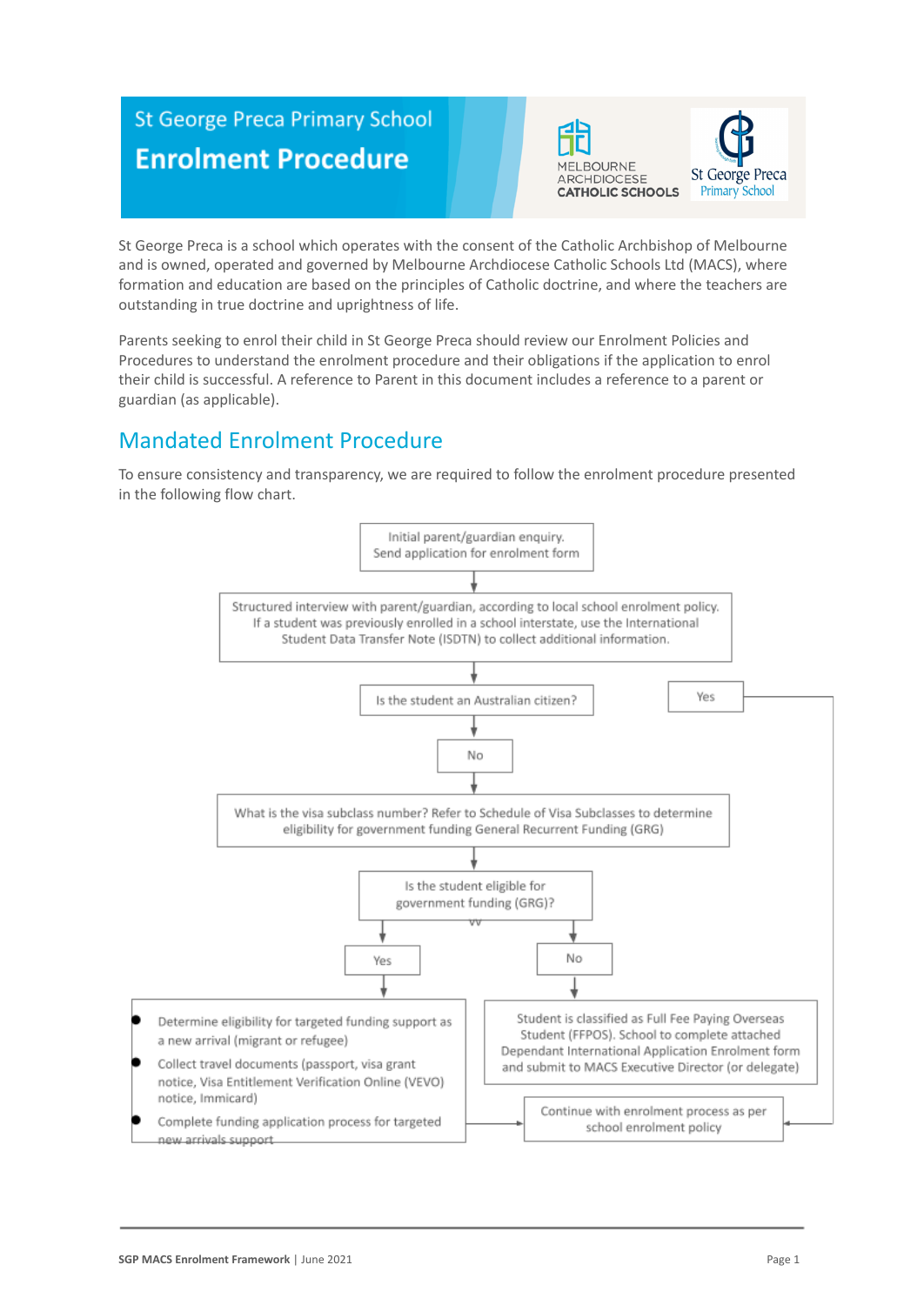### **Children under the minimum school entry age and pre-Prep programs**

#### *Exemption for enrolment under minimum school entry age*

Under the *Education and Training Reform Act 2006*, schooling is compulsory for students aged between 6 and 17 years unless an exemption from attendance has been granted. Victorian children are eligible to commence school if they are **5 years of age on 30 April** in the year they start school. If a parent/guardian is seeking to enrol their child in a school at a younger age, a minimum age exemption is required. Exemptions are the exception rather than the norm and will only be granted when commencement of formal education is deemed to be in the child's best interests. Enrolment can only proceed with written approval by the MACS Executive Director (or the delegate of the MACS Executive Director) subject to the following Minimum Age Exemption Application Criteria:

#### *Minimum Age Exemption Application Criteria*

Suitable academic ability as evidenced by cognitive assessment documenting a  $\geq$  130 Full Scale IQ (2 standard deviations or more above the mean).

Evidence of enrolment in formal schooling and attendance for more than one term at an interstate or overseas school (not pre-school), and transfer documentation including evidence of appropriate academic achievement.

The student will be aged at least 4 years 6 months on or before 30 April in the year they commence school as evidenced by a birth certificate or passport (in addition to meeting criteria 1 or 2).

4. Evidence from childcare, kindergarten, allied health or other relevant professionals that support early age entry and the detrimental impacts to the longer term interests of the child were they not to attend school.

To apply for a minimum age exemption application:

The parent/guardian should contact the Principal to seek advice about the minimum age exemption procedure. Note additional support (e.g. an interpreter) can be provided upon request.

2. The Principal will determine if there is sufficient evidence to meet the aforementioned Minimum Age Exemption Application Criteria.

The Principal will submit an application to the MACS Executive Director for approval by the Executive Director or a delegate. The application should include:

- minimum Age Exemption Application form
- supporting letter from the parent(s)/guardian(s) requesting an exemption for enrolment under minimum school entry age
- supporting documentation from appropriate health or educational professionals detailing cognitive assessment results (IQ at or above 130) and substantive reasons for early school entry
- if relevant, evidence of enrolment in formal schooling and attendance for more than one term at an interstate or overseas school (not pre-school), and transfer documentation including evidence of appropriate academic achievement (e.g. school report).

#### *Pre-Foundation programs*

These Procedures do not support the promotion of pre-Prep/Foundation programs which provide two years of schooling at the Foundation level. Indeed, repetition of a school year at any level has not been proven to create the opportune conditions for future learning development, is often detrimental to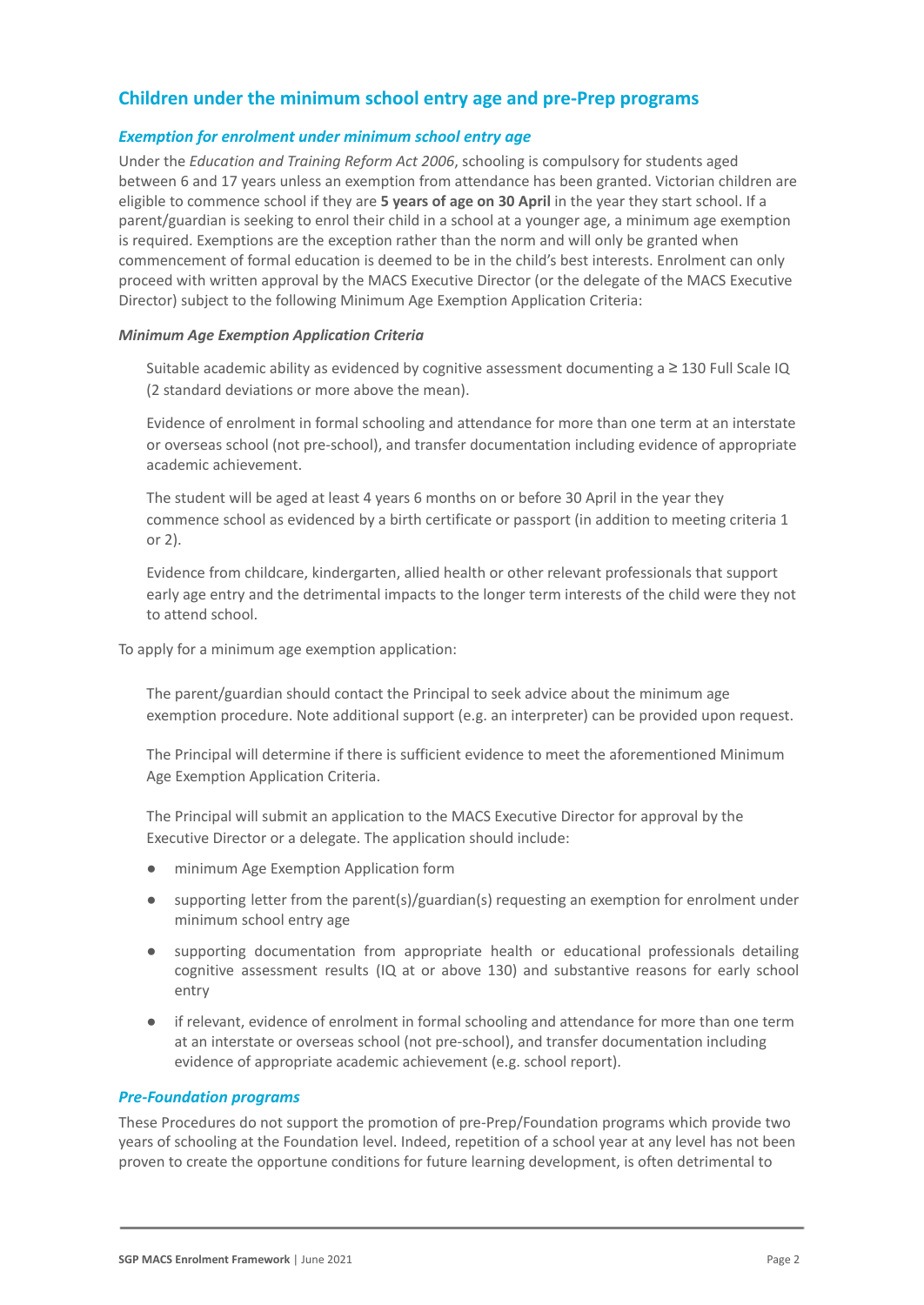future progress and not recommended. A child's perceived lack of 'readiness' for school in the Foundation year may be caused by developmental needs, which would be better identified and addressed through flexible arrangements that cater for the needs of every child from the point of school entry, i.e. the Foundation year.

#### *Year 7 enrolment*

In enrolling students at Year 7, secondary schools that share priority parishes are required to collaborate to ensure all applicants are offered a place at a secondary MACS school. Collaboration aims to be open and transparent and consistent with local school enrolment policies and practices. Secondary schools must comply with the upper limit ceiling for Year 7 enrolments for each MACS school, and take into account the priority parishes for each school together with the agreed timeline for the Year 7 enrolment procedure.

#### *Enrolment of students with additional learning needs*

We welcome parents who wish to enrol a child with additional learning needs and explore available options to fully understand and accommodate the child's needs. The procedure for enrolling students with additional learning needs should be the same as that for enrolling any student. There is collaboration between primary and secondary MACS schools to ensure coordination and consistency of policy and procedures. We are required to comply with the relevant Australian and Victorian government legislation when considering the enrolment of a child with additional learning needs.

#### *Enrolment of students from interstate*

When enrolling students whose previous school was interstate, we use the protocols of the Interstate Student Data Transfer Note (ISDTN). This is a mandatory requirement of the Australian Government. It is the responsibility of the enrolling school to initiate and manage this procedure, and be sensitive to parent/student consent requirements for the provision of information. All relevant documents and information are available at the Education Council's website [www.educationcouncil.edu.au/EC-](http://www.educationcouncil.edu.au/EC-Reports-and-Publications/EC-ISDTN/EC-ISDTN---Non-Gov-Schools.aspx)[Reports-and-Publications/EC-ISDTN/EC-ISDTN--](http://www.educationcouncil.edu.au/EC-Reports-and-Publications/EC-ISDTN/EC-ISDTN---Non-Gov-Schools.aspx)

#### *Dependent Full-Fee Paying Overseas Students*

Parents who are studying, or planning to study, in Victoria and wish to enrol their child as a full-fee paying overseas student (FFPOS) are to refer to the Dependent Full-Fee Paying Overseas Students (FFPOS) Application which explains the application procedure and requirements and the relevant visa classes that apply.

#### **Relevant legislation to be considered when enrolling students in MACS schools**

#### *Education and Training Reform Regulations 2017 (Vic.)*

The regulations require a registered school to have a clearly defined enrolment policy that complies with all applicable state and Commonwealth laws. The Principal must be familiar with the relevant provisions of this legislation and Enrolment Policy and, as appropriate, ensure application of this Enrolment Policy.

#### *Equal Opportunity Act 2010 (Vic.)*

This legislation prohibits discrimination by an educational authority against a person in deciding who should be admitted as a student, in the terms on which the authority admits a person as a student, or by refusing or failing to accept the person's application for admission as a student. However, an exception is provided for an educational authority that operates an educational institution wholly or mainly for students of a particular sex, religious belief, age or age group, such that it may exclude from that institution people who are not of the particular sex, religious belief, age or age group. All other discrimination in enrolment of students is prohibited.

#### *Disability Discrimination Act 1992 (Cth)*

Under this legislation, discrimination based on disability is unlawful. It applies to school authorities and their employees. The definition of disability is broad and includes physical, intellectual, psychiatric,